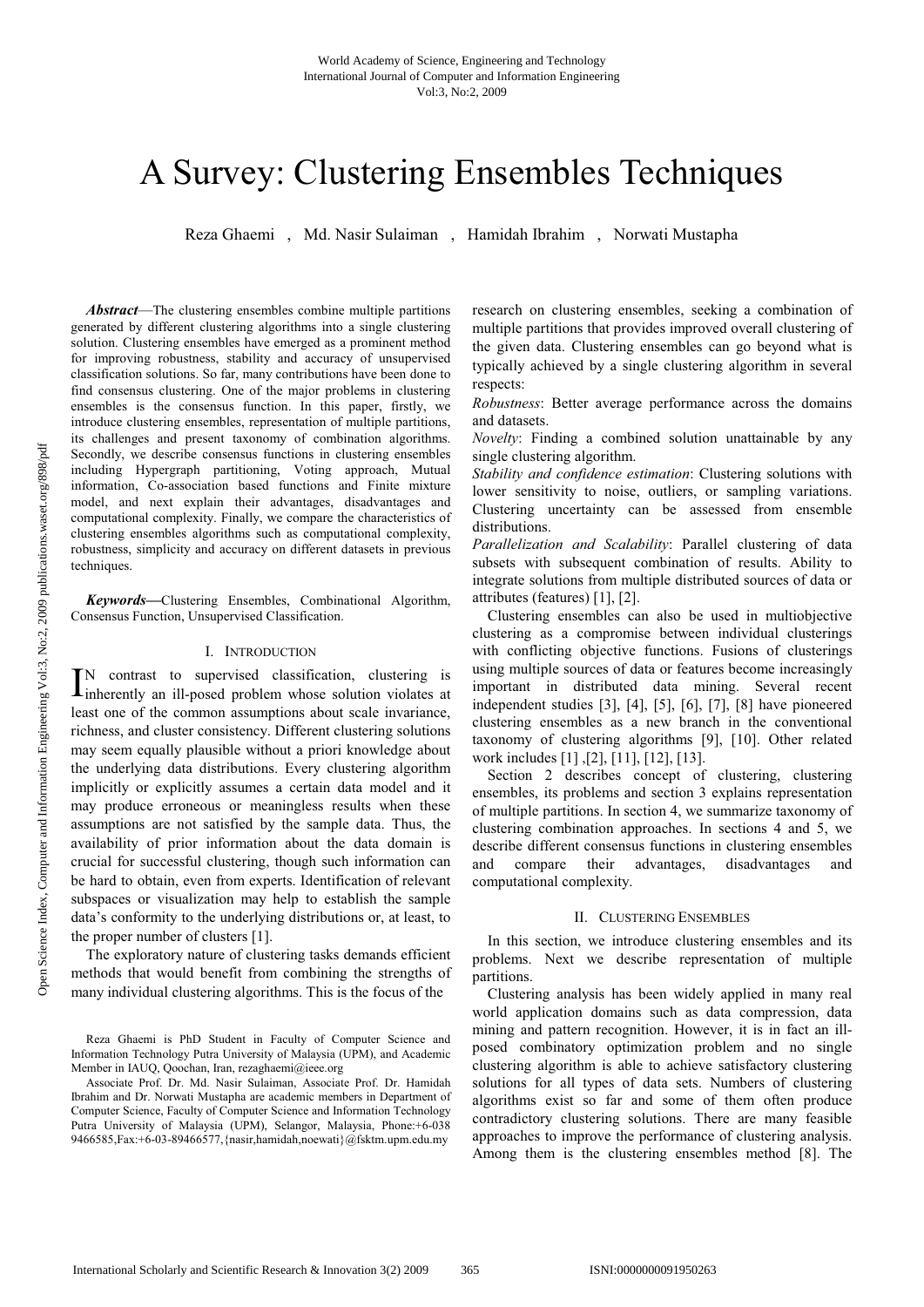clustering ensembles method leverages the consensus across multiple clustering solutions and combines these multiple clustering solutions into a single consensus one. It has often been noted in the literature that the clustering ensembles method is able to improve the robustness and stability of clustering analysis [5]. Therefore, the clustering ensembles method has gained a lot of real world applications such as gene classification, image segmentation [16], video retrieval and so on [14], [15], [17].

Combination of multiple partitions can be viewed as a partitioning task itself. Typically, each partition in the combination is represented as a set of labels assigned by a clustering algorithm. The combined partition is obtained as a result of yet another clustering algorithm whose inputs are the cluster labels of the contributing partitions. We will assume that the labels are nominal values. In general, the clusterings can be "soft", i.e. described by the real values indicating the degree of pattern membership in each cluster in a partition. We consider only "hard" partitions below, noting however, that combination of "soft" partitions can be solved by numerous clustering algorithms and does not appear to be more complex [2].

Clustering ensembles usually are two stage algorithms. At the first, it stores the results of some independent runs of *K*means or other clustering algorithms. Then, it uses the specific consensus function to find a final partition from stored results. Fig. 1 shows clustering ensembles architecture as following:



Fig. 1 Clustering Ensembles Architecture

The cluster ensembles design problem is more difficult than designing *classifier ensembles* since cluster labels are symbolic and so one must also solve a correspondence problem. In addition, the number and shape of clusters provided by the individual solutions may vary based on the clustering method as well as on the particular view of the data available to that method. Moreover, the desired number of clusters is often not known in advance. In fact, the "right" number of clusters in a dataset often depends on the *scale* at which the data is inspected, and sometimes equally valid (but substantially different) answers can be obtained for the same data [8].

The problem of clustering ensembles or clustering combination can be defined generally as follows: Given multiple clusterings of the dataset, find a combined clustering with better quality. Whereas the problem of clustering combination bears some traits of a classical clustering problem, it also has three major problems which are specific to combination design:

1. Consensus function: How to combine different clusterings? How to resolve the label correspondence problem? How to ensure symmetrical and unbiased consensus with respect to all the component partitions? [2], [18]

2. Diversity of clustering: How to generate different partitions? What is the source of diversity in the components? [2], [18]. Diversity of the individual clusterings of a give dataset can be achieved by a number of approaches. Applying various clustering algorithms [8], using one algorithm with different built-in initialization and parameters [4], [5], [19], projecting data onto different subspaces [8], [12], choosing different subsets of features [8], and selecting different subsets of data points [3], [6], [16] are instances of these generative mechanism [20].

3. Strength of constituents/components: How "weak" could each input partition is? What is the minimal complexity of component clusterings to ensure a successful combination? [1]

In order to optimally integrate clustering ensembles in a robust and stable manner, one needs a diversity of component partitions for combination. Generally, this diversity can be obtained from several sources [18], [21]:

1) Using different clustering algorithms to produce partitions for combination [3].

2) Changing initialization or other parameters of a clustering algorithm [11], [19].

3) Using different features via feature extraction for subsequent clustering [8], [22].

4) Partitioning different subsets of the original data [3], [16], [23].

The major hardship in clustering ensembles is consensus functions and partitions combination algorithm to produce final partition, or in other words finding a consensus partition from the output partitions of various clustering algorithms [2], [18].

Similar questions have already been addressed in the framework of multiple classifier systems. Combining results from many supervised classifiers is an active research area and it provides the main motivation for clusterings combination. However, it is not possible to mechanically apply the combination algorithms from classification (supervised) domain to clustering (unsupervised) domain. Indeed, no labeled training data is available in clustering; therefore, the ground truth feedback necessary for boosting the overall accuracy cannot be used. In addition, different clusterings may produce incompatible data labeling, resulting in intractable correspondence problems, especially when the numbers of clusters are different [1].

Unlike supervised classification, the patterns are unlabeled; therefore, there is no explicit correspondence between the labels delivered by different partitions. The combination of multiple clustering can also be viewed as finding a median partition with respect to the given partitions which is proven to be NP-complete [18].

## III. PRESENTATION OF MULTIPLE PARTITIONS

Clustering ensembles need a partition generation procedure. Several methods are known to create partitions for clustering ensembles. For example, one can use: 1) different regular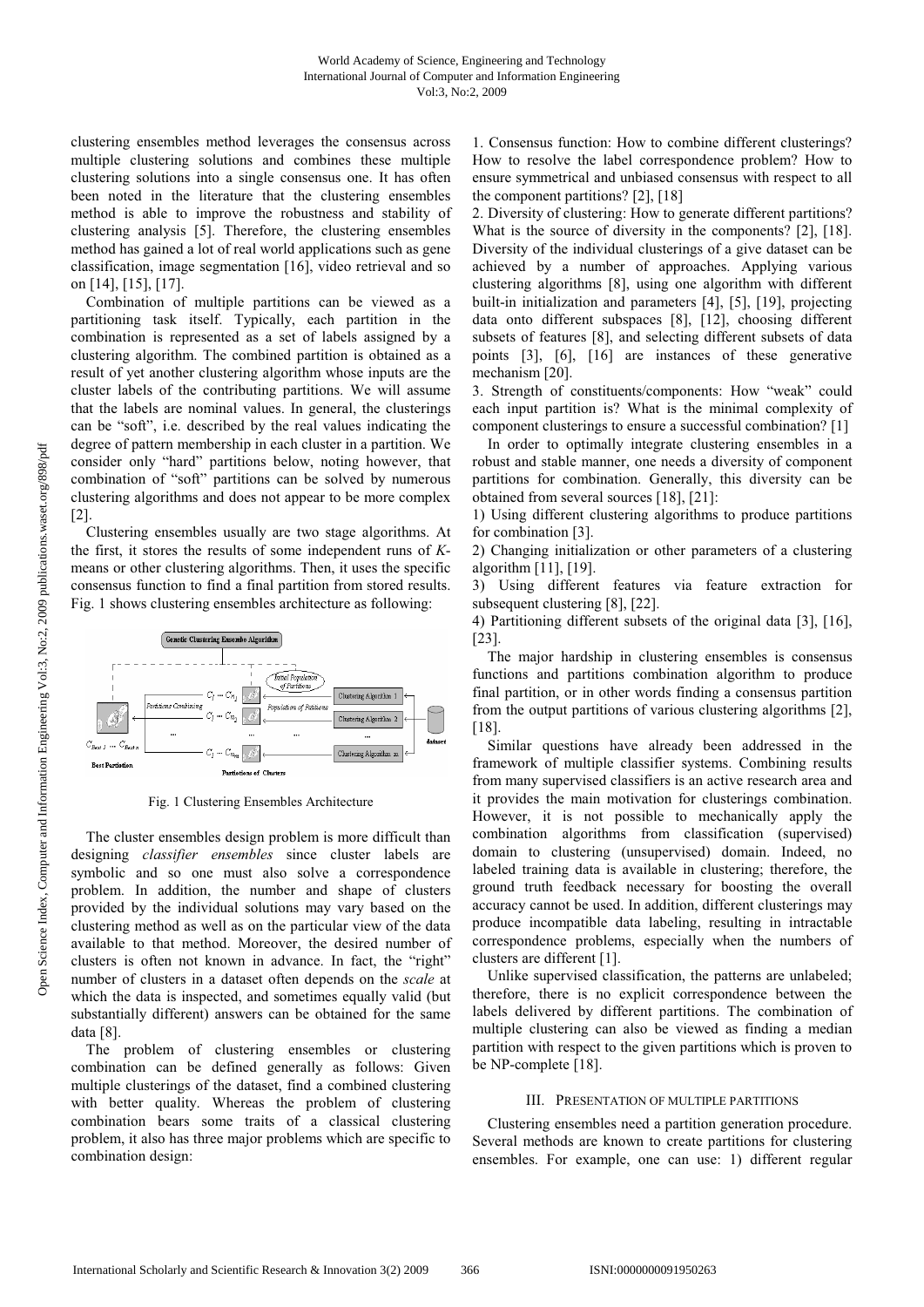clustering algorithms [8], 2) different initializations, parameter values or built-in randomness of a specific clustering algorithm [5], 3) weak clustering algorithms [19], 4) data resampling [3], [16]. All these methods generate ensemble partitions independently, in a sense that the probability to obtain the ensemble consisting of *H* partitions  $\{\pi_1, \pi_2, \dots, \pi_H\}$  of the given data *D* can be factorized in (1) [23]:

$$
P(\{\pi_1, \pi_2, ..., \pi_H\})\bigg|D = \prod_{i=1}^H P(\pi_i|D) \tag{1}
$$

Hence, the increased efficacy of an ensemble is mostly attributed to the number of identically distributed and independent partitions, assuming that a partition of data is treated as a random variable *p*. Even when the clusterings are generated sequentially, it is traditionally done without considering previously produced clusterings as in (2):

$$
P(\{\pi_{t}|\pi_{t-1},\pi_{t-2},...,\pi_{1};D)=P(\pi_{t}|D)
$$
 (2)

Strehl and Ghosh presented a presentation for multiple partitions. They assumed  $X = \{x_1, x_2, \ldots, x_n\}$  denote a set of objects/samples/points. A partitioning of these *n* objects into *k*  clusters can be represented as a set of *k* sets of objects  ${C_\ell | \ell}$ *1*,…,*k*} or as a label vector  $\lambda \varepsilon N^n$ . A clusterer  $\Phi$  is a function that delivers a label vector given a tuple of objects. Fig. 2 shows the basic setup of the cluster ensemble: A set of *r*  labelings  $\lambda^{(1,...,r)}$  is combined into a single labeling  $\lambda$  (the *consensus labeling*) using a consensus function Γ [8].



Fig. 2 Representation of multiple partitions by function Γ

Fern and Brodley [24] described a basic definition of graph partitioning. A weighted graph is represented by  $G = (V, W)$ , where  $V$  is a set of vertices and  $W$  is a nonnegative and symmetric  $|V| \times |V|$  similarity matrix characterizing the similarity between each pair of vertices. The input to a graph partitioning problem is a weighted graph *G* and a number *K*. To partition a graph into *K* parts is to find *K* disjoint clusters of vertices  $P = \{P_1, P_2, \dots, P_k\}$ , where  $UP_k = V$ . Unless a given graph has *K*, or more than *K*, strongly connected components, any *K*-way partition will cross some of the graph edges. The sum of the weights of these crossed edges is defined as the cut of a partition *P*:  $Cut(P, W) = \sum W(i, j)$ , where vertices *i* and *j* do not belong to the same cluster.

#### IV. TAXONOMY OF CLUSTERING COMBINATION APPROACHES

We summarize clustering combination approaches in Fig. 3. We focus on consensus function methods and describe them in next section.



Fig. 3 Taxonomy of Clustering Combination Approaches

## V. CONSENSUS FUNCTIONS IN CLUSTERING ENSEMBLES

There are some types of consensus function such as: Hypergraph Partitioning, Voting Approach, Mutual Information Algorithm, Co-association based functions and Finite Mixture model. We introduce all of kind of consensus functions and some previous research works in them, separately.

## *A. Hypergraph Partitioning*

The clusters could be represented as hyperedges on a graph whose vertices correspond to the objects to be clustered, so each hyperedge describes a set of objects belonging to the same clusters. The problem of consensus clustering is then reduced to finding the minimum-cut of a hypergraph. The minimum *k*-cut of this hypergraph into *k* components gives the required consensus partition [8], [22]. Hypergraph partitioning is NP-hard problem, but efficient heuristics to solve the *k* way min-cut partitioning problem are known, some with computational complexity on the order of O( |*ε|* ), where *ε* is the number of hyperedges [2], [18].

Strehl and Ghosh [8] used a knowledge reuse framework and they have considered three different consensus functions for ensemble clustering. The Cluster based Similarity Partitioning Algorithm (CSPA) induces a graph from a coassociation matrix and clusters it using the METIS algorithm. The Hypergraph Partitioning Algorithm (HGPA) represents each cluster by a hyperedge in a graph where the nodes correspond to a given set of objects. Good hypergraph partitions are found using minimal cut algorithms such as HMETIS coupled with the proper objective functions, which also control partition size. Hyperedge collapsing operations are considered in another hypergraph based Meta Clustering Algorithm (MCLA). The MCLA uses these operations to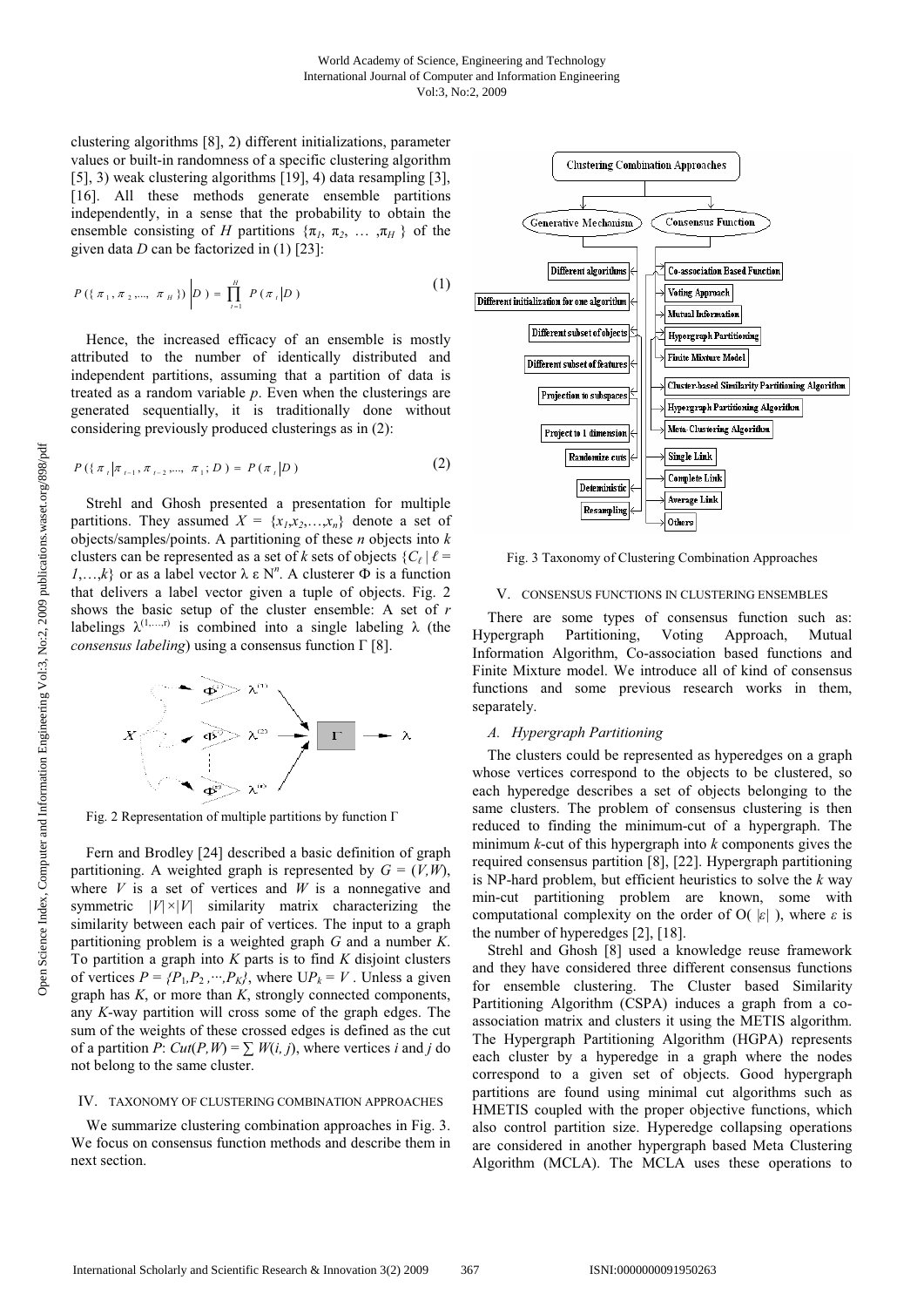determine soft cluster membership values for each object. Computing complexity of CSPA, HGPA and MCLA are  $O(k\overline{N^2}H)$ ,  $O(kNH)$ , and  $O(k^2NH^2)$ , respectively. They defined a mutual information based objective function that can select automatically the best solution from several algorithms and to build a supra consensus function as well. Their proposed algorithms improved the quality and robustness of the solution, but their proposed greedy approach is the slowest and often is intractable for large *n*.

Fern and Brodley [24] proposed another cluster ensemble method based on graph partitioning named Hybrid Bipartite Graph Formulation (HBGF) [8]. It constructs a bipartite graph from a set of partitions to be combined, modeling objects and clusters simultaneously as vertices, and later partitioning the graph by a traditional graph partitioning technique. Their approach retained all of the information provided by a given ensemble, allowing the similarity among instances (IBGF) and the similarity among clusters (CBGF) to be considered collectively in forming the final clustering. HBGF has high robust clustering performance against IBGF and CBGF and the reduction of HBGF is lossless. The computing complexity of HBGF is O(*kN*). Their proposed method's implementation is difficult.

Ng *et al*. [25] proposed a popular multiway spectral graph partitioning algorithm (SPEC) which seeks to optimize the normalized cut criterion. SPEC can be simply described as a graph  $G = (V, W)$ , it first computes the degree matrix *D*, which is a diagonal matrix such that  $D(i, i) = \sum_{i} W(i, i)$ . Based on *D*, it then computes a normalized weight matrix  $L = D^{-1}W$  and finds *L*'s *K* largest eigenvectors  $u_1, u_2, \dots, u_k$  to form matrix  $U = [u_1, \dots, u_k]$ . The rows of *U* are then normalized to have unit length. Treating the rows of *U* as *K-*dimensional embeddings of the vertices of the graph, SPEC produces the final clustering solution by clustering the embedded points using *K*-means. Comparing to HBGF, SPEC has low robust clustering performance. It's computing complexity is  $O(N^3)$ .

Karypis and Kumar [26] proposed a multilevel graph partitioning system named METIS, approaches the graph partitioning problem from a different angle. It partitions a graph using three basic steps: (1) coarsen the graph by collapsing vertices and edges; (2) partition the coarsened graph and (3) refine the partitions. In comparison to other graph partitioning algorithms, METIS is highly efficient and achieves competitive performance. Comparing to HBGF, METIS has low robust clustering performance. It's computing complexity is O(*kNH*).

## *B. Voting Approach*

It calls also direct approach or relabeling. In the other algorithms there is no need to explicitly solve the correspondence problem between the labels of known and derived clusters. The voting approach attempts to solve the correspondence problem, then a simple voting produce can be used to assign objects in clusters to determine the final consensus partition. However, label correspondence is exactly what makes unsupervised combination difficult. The main idea is to permute the cluster labels such that best agreement between the labels of two partitions is obtained. All the partitions from the ensemble must be relabeled according to a fixed reference partition. The reference partition can be taken as one from the ensemble, or from a new clustering of the dataset. Also, a meaningful voting procedure assumes that the number of clusters in every given partition is the same as in the target partition. This requires that the number of clusters in the target consensus partition is known. The complexity of this process is  $k!$ , which can be reduced to  $O(k^3)$  if the Hungarian method is employed for the minimal weight bipartite matching problem [2], [3], [11], [18].

Fischer and Buhmann [6], [16], and also Dudoit and Fridlyand [3], have implemented a combination of partitions by relabeling and voting. Their works pursued direct relabeling approaches to the correspondence problem. A relabeling can be done optimally between two clusterings using the Hungarian algorithm. After an overall consistent relabeling, voting can be applied to determine cluster membership for each object. However, this voting method needs a very large number of clusterings to obtain a reliable result. Computing complexity of their proposed algorithm is  $O(k^3)$ .

Fischer and Buhmann [6], [16] presented path based clustering with automatic outlier detection that captures the empirical observation that group structures in embedding spaces might appear as manifolds with considerable extension but are characterized by local homogeneity and connectivity. Path based clustering is applicable, even in situations when the parametric form of such a transformation is unknown. Two central applications of perceptual organization, edge grouping and texture segmentation, have been solved by path based clustering.

Dudoit and Fridlyand [3] proposed two bagged clustering procedures to improve and assess the accuracy of a partitioning clustering method. The bagging is used to generate and aggregate multiple clusterings and to assess the confidence of cluster assignments for individual observations. As in prediction, the motivation behind the application of bagging to cluster analysis is to reduce variability in the partitioning results via averaging. The proposed bagged clustering procedures are illustrated using the *Partitioning Around Medoids* or PAM method of Kaufman and Rousseeuw (1990). As implemented in the R and S-Plus libraries cluster, the two main arguments of the PAM function are: a dissimilarity matrix and the number of clusters *K*. The PAM procedure is based on the search for *K* representative objects, or *medoids*, such that the sum of the dissimilarities of the observations to their closest medoid is minimized. They suspected that, as in prediction, the increase in accuracy observed with PAM is due to a decrease in variability achieved by aggregating multiple clusterings. Application of bagging to cluster analysis can substantially improve clustering accuracy and yields information on the accuracy of cluster assignments for individual observations. In addition, bagged clustering procedures are more robust to the variable selection scheme, i.e. their accuracy is less sensitive to the number and type of variables used in the clustering.

## *C. Mutual Information*

The objective function for a clustering ensemble can be formulated as the mutual information (MI) between the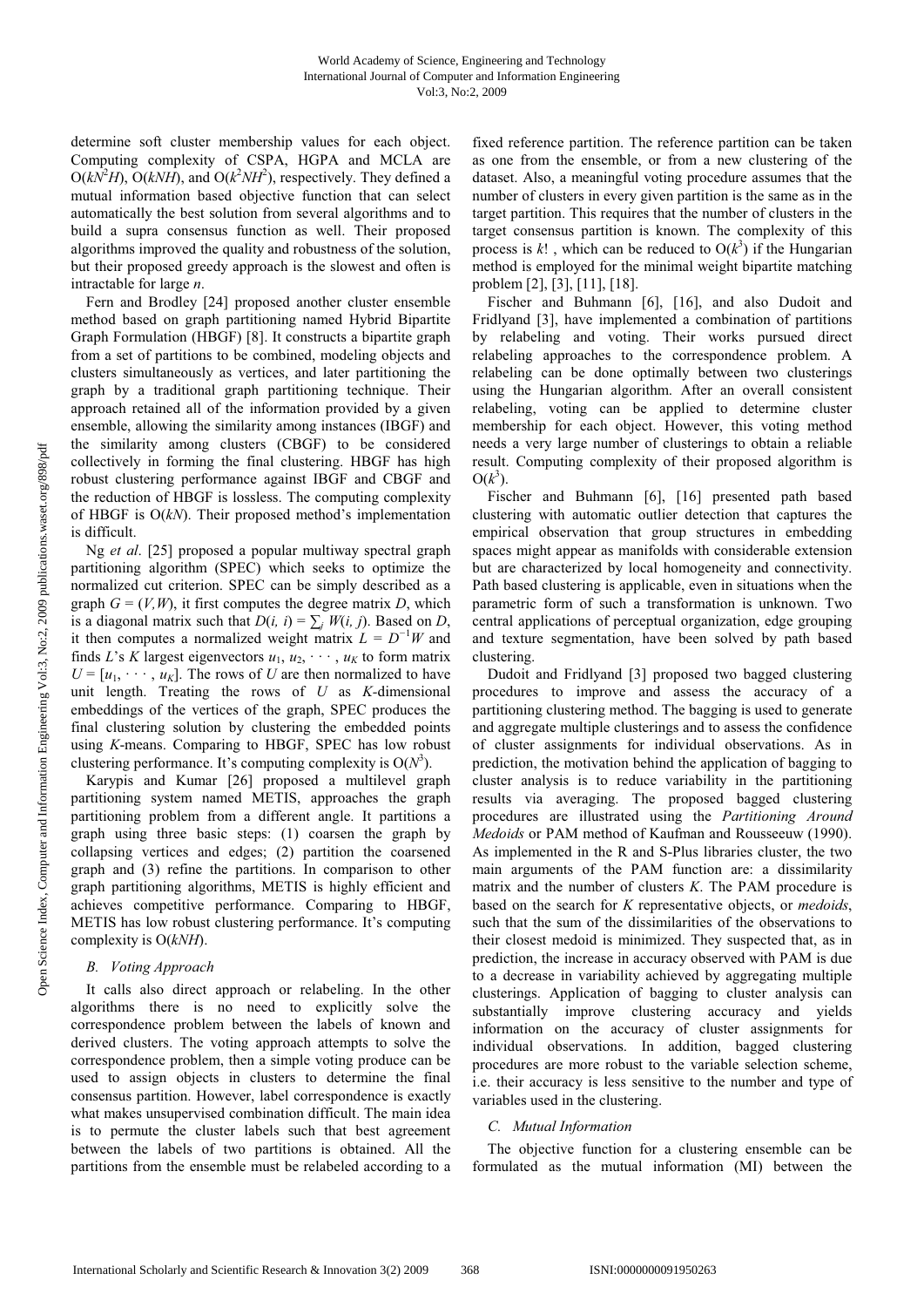empirical probability distribution of labels in the consensus partition and the labels in the ensemble. Under the assumption of independence of partitions, MI can be written as sum of pair-wise MIs between target and given partitions. Using the classical definition of MI, one can easily compute its value for a candidate partition solution and the ensemble. However, such a definition does not offer a search algorithm for maximizing the consensus. An elegant solution can be obtained from a generalized definition of MI. Quadratic Mutual Information (QMI) or feature based approach can be effectively maximized by the *K*-means algorithm in the space of specially transformed cluster labels of given ensemble. It treats the output of each clustering algorithm as a categorical feature. The collection of *L* features can be regarded as an "intermediate feature space" and another clustering algorithm can be run on it. Computational complexity of the algorithm is O(*kNH*), but it may require a few restarts in order to avoid convergence to low quality local minima [2].

Topchy *et al*. [19] have developed a different consensus function based on information theoretic principles, namely using generalized mutual information (MI). It was shown that the underlying objective function is equivalent to the total intra-cluster variance of the partition in the specially transformed space of labels. Therefore, the *K*-means algorithm in such a space can quickly find corresponding consensus solutions. They proposed two different weak clustering algorithms as the components of the combination: 1) Clustering of random 1-dimensional projections of multidimensional data. This can be generalized to clustering in any random subspace of the original data space. 2) Clustering by splitting the data using a number of random hyperplanes. For example, if only one hyperplane is used then data is split into two groups. Computational complexity of this algorithm is low,  $O(kNH)$ , but it may require a few restarts in order to avoid convergence to low quality local minima.

Luo *et al*. [20] proposed a consensus scheme via the genetic algorithm based on information theory. A combined clustering is found by minimizing an information theoretical criterion function using genetic algorithm. The searching capability of genetic algorithms has been used in this article for the purpose of appropriately deriving a consensus clustering from a clustering ensemble. The clustering metric that has been adopted is the sum of the entropy based dissimilarity of the consensus clustering from the component clusterings in the ensemble. The optimal correspondence can be obtained using the Hungarian method for minimal weight bipartite matching problem with O  $(k^3)$  complexity for k clusters.

Azimi *et al*. [21], proposed a new clustering ensemble method, which generates a new feature space from initial clustering outputs. Multiple runs of an initial clustering algorithm like *k*-means generate a new feature space, which is significantly better than pure or normalized feature space. Therefore, running a simple clustering algorithm on generated feature space can obtain the final partition significantly better than pure data. In this method is used a modification of *k*means for initial clustering runs named as "Intelligent *k*means", which is especially defined for clustering ensembles. Fast convergence and appropriate behavior are the most interesting points of the proposed method. The proposed method uses *k*-means for clustering data. The complexity of *k*means is  $O(kNId)$  where *k* is the number of clusters and *N* is the number of samples and *I* is the number of iterations of *k*means to converge in each execution and *d* is the number of features (dimensions). Therefore, the complexity of the proposed method is O(*k*!+*kNIdd*′) , where, *d*′ is the number of partitions, in the other words, the number of generated features. *k*! is the complexity time to generate spanning tree. Since *k* is a small number, *k*! can be neglected. Therefore, the complexity of the proposed method is very low. The proposed method has unsuitable accuracy and its implementation is difficult.

## *D. Co-association based functions*

It calls also pair wise approach. The consensus function operates on the co-association matrix. Numerous hierarchical agglomerative algorithms (criteria) can be applied to the coassociation matrix to obtain the final partition, including Single Link (SL), Average Link (AL), Complete Link (CL) and Voting *k*-means [4], [5]. Note that the computational complexity of co-association based consensus algorithms is very high,  $O(kN^2d^2)$  [18].

The co-association matrix values are used in fitness function. Therefore we explain the co-association function specially as in (3). Let *D* be a dataset of *N* data points in *d*dimensional space. The input data can be represented as an *N* \* *d* pattern matrix or *N* \* *N* dissimilarity matrix, potentially in a nonmetric space. Suppose that  $X = \{x_1, \ldots, x_B\}$  is a set of bootstrap samples or sub samples of input dataset *D*. A chosen clustering algorithm is run on each of the samples in *X* that results in *B* partitions  $P = \{p_1, ..., p_B\}$ . Each component partition in *P* is a set of clusters  $P_i = \{C_i^i, C_i^i, C_i^i, C_i^i\}, X_i = C_i^i$  U  $C_i^i$ …U *C*  $^{i}$ <sub>*k(i)*</sub> and *k(i)* is the number of clusters in the *i*-th partition.

$$
Co - associate (x, y) = \frac{1}{B} \sum_{i=1}^{B} \varphi(p_i(x), p_i(y))
$$
 (3)

Where  $\varphi$ (a,b) = 1, if a = b and  $\varphi$ (a,b) = 0, if a  $\neq$  b.

Similarity between a pair of objects simply counts the number of clusters shared by these objects in the partitions  $\{p_1, \ldots, p_B\}$  [2], [18].

There are three main concerns with this intuitively appealing approach. First, it has a quadratic complexity in the number of patterns  $O(N^2)$ . Second, there are no established guidelines concerning which clustering algorithm should be applied, e.g. single linkage or complete linkage. The shapes of the clusters embedded in the space of clustering labels may or may not reflect cluster shapes in the original space. Third, an ensemble with a small number of clusterings may not provide a reliable estimate of the co-association values [2].

Fred [4] proposed to summarize various clustering results in a co-association matrix. The rational of the his approach is to weight associations between sample pairs by the number of times they co-occur in a cluster from the set of data partitions produced by independent runs of clustering algorithms, and propose this co-occurrence matrix as the support for consistent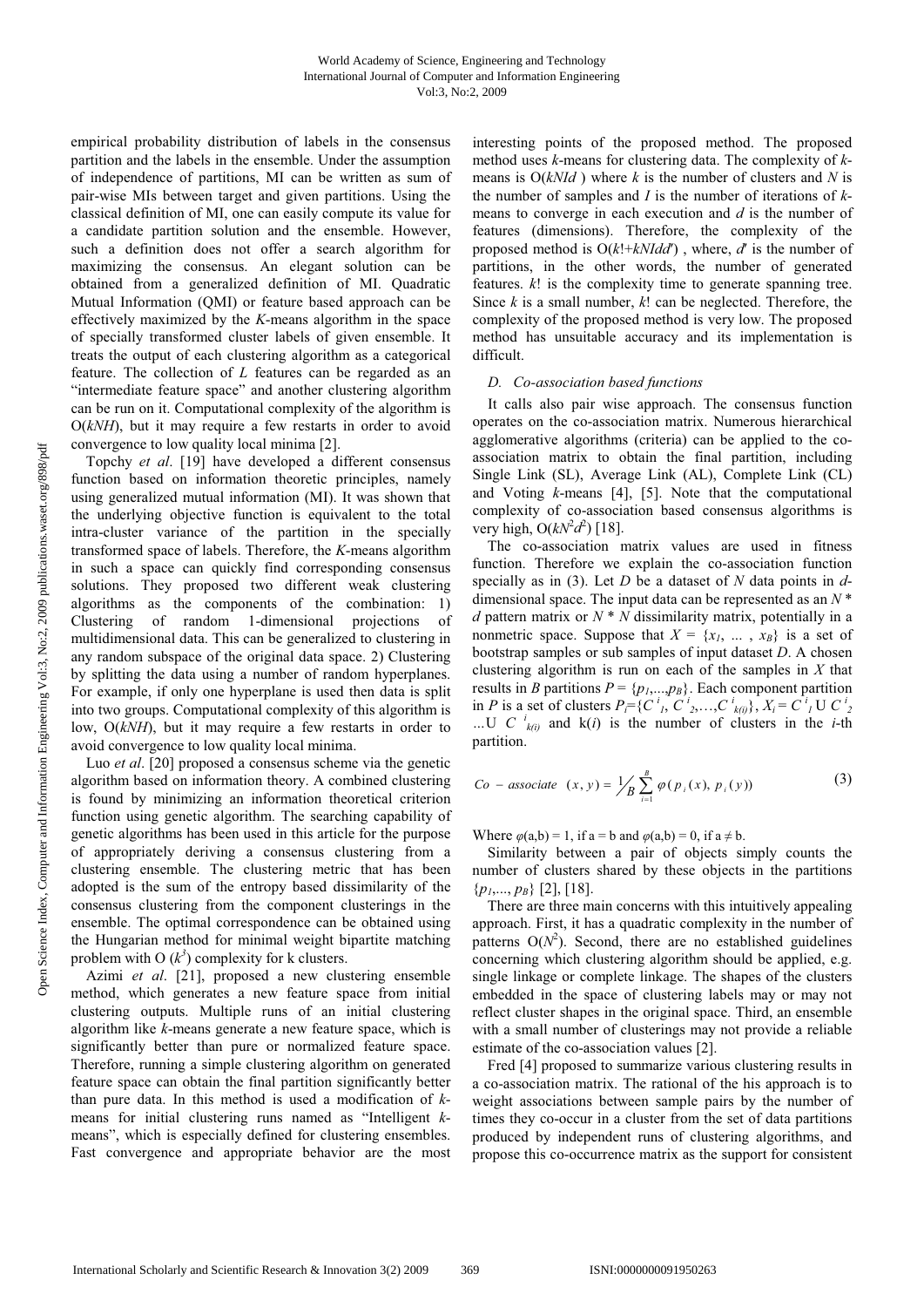clusters development using a minimum spanning tree like algorithm. The validity of this majority voting scheme is tested in the context of *k*-means based clustering, a new algorithm *voting-k-means* - being presented. It can simultaneously handle the problem of initialization dependency and selection of the number of clusters. The proposed technique does not entail any specificity towards a particular clustering strategy.

Further work by Fred and Jain [5] also used co-association values, but instead of a fixed threshold, they applied a hierarchical (single link) clustering to the co-association matrix. They explored the idea of evidence accumulation for combining the result of multiple clusterings. The proposed strategy followed a split-and-merge approach. The final clusters were obtained by applying a MST based clustering algorithm. Their proposed method is able to identify arbitrary shaped clusters in multidimensional data. Their method performed poorly, however, in situations of touching clusters. One drawback of the co-association consensus function is its quadratic computational complexity in the number of objects  $\overline{O}(N^2)$ .

Kellam *et al*. [13] have looked at several different methods for clustering from both the statistical and Artificial Intelligence communities and their application to viral gene expression profiles. They have compared the results of each method, firstly by using a comparison metric known as *Weighted-Kappa* which scores the differences between resulting clusters, and secondly in the context of finding known biological relationships amongst genes. They have found that whilst each method performs relatively well - the number of features found being very high - certain methods appear more geared towards certain features than others. They have also introduced an algorithm for generating robust clusters where all of the methods agree. Due to this algorithm taking the consensus of all methods, a proportion of genes will not be allocated to a cluster. However, it does allow the remaining allocated genes to be clustered with greater confidence than relying on the results of any one method. An  $n \times n$  agreement matrix was generated with each cell containing the number of agreements amongst methods for clustering together the two variables represented by the indexing row and column indices. This matrix was then used to cluster variables based upon their cluster agreement (as found in the matrix). Their resulting algorithm, *Clusterfusion*, works by taking in the agreement matrix in order to generate a list, which contains all the pairs where the appropriate cell in the agreement matrix contains a value equal to the number of methods being combined. The proposed method's implementation is difficult and its computing complexity is  $O(N^2)$ .

#### *E. Finite Mixture Model*

The main assumption is that the labels are modeled as random variables drawn from a probability distribution described as a mixture of multinomial component densities. The objective of consensus clustering is formulated as a maximum likelihood estimation problem as in (4). To find the best fitting mixture density for a given data *Y* we must maximize the likelihood function with respect to the unknown parameters  $\Theta$  as in (5) :

LogL 
$$
(\Theta | Y) = Log \prod_{i=1}^{N} p(y_i | \Theta) = \sum_{i=1}^{N} Log \sum_{m=1}^{M} a_m p_m (y_i | \Theta_m)
$$
 (4)

$$
\Theta^* = \arg_{\Theta} MaxLogL \quad (\Theta|Y) \tag{5}
$$

Expectation Maximization Algorithm (EM) is used to solve this maximum likelihood problem.

Analoui and Sadighian [27] have proposed a probabilistic model of consensus using a finite mixture of multinomial distributions in a space of clustering, a combined partition is found as a solution to the corresponding maximum likelihood problem using the genetic algorithm. The excellent scalability of this algorithm and comprehensible underlying model are particularly important for clustering of large datasets. They calculated a correlation matrix that show correlation between samples and found the best samples that can be in the center of clusters. Next, they employed a genetic algorithm to produce the most stable partitions from an evolving ensemble (population) of clustering algorithms along with a special objective function. The objective function evaluates multiple partitions according to changes caused by data perturbations and prefers those clustering that are least susceptible to those perturbations. A critical problem in this clustering manner is how to adjust initial parameters that they approach this problem by create correlation's matrix and genetic algorithm. The complexity of the proposed algorithm is  $O(N^2)$ . Their proposed model has unsuitable accuracy.

Topchy *et al*. [2] offered a probabilistic model of consensus using a finite mixture of multinomial distributions in the space of cluster labels. A combined partition is found as a solution to the corresponding maximum likelihood problem using the Expectation Maximization Algorithm (EM). The likelihood function of an ensemble is optimized with respect to the parameters of a finite mixture distribution. Each component in this distribution corresponds to a cluster in the target consensus partition. Their approach completely avoids solving the label correspondence problem. The excellent scalability of this algorithm and comprehensible underlying model are particularly important for clustering of large datasets. EM consensus function need to estimate at least *kHN* parameters. Therefore, accuracy degradation will inevitably occur with increasing number of partitions when sample size is fixed [2]. Their approach able to handle missing data, in this case missing cluster labels (or labels determined to be unknown) for certain patterns in the ensemble (for example, when bootstrap method is used to generate the ensemble). Their approach can operate with arbitrary partitions with varying numbers of clusters, not necessarily equal to the target number of clusters in the consensus partition. The optimal correspondence can be obtained using the Hungarian method for minimal weight bipartite matching problem with  $O(k^3)$  complexity for *k* clusters.

Topchy *et al*. [1] have introduced a unified representation for multiple clusterings and formulate the corresponding categorical clustering problem. They proposed a probabilistic model of consensus using a finite mixture of multinomial distributions in a space of clusterings. A combined partition is found as a solution to the corresponding maximum likelihood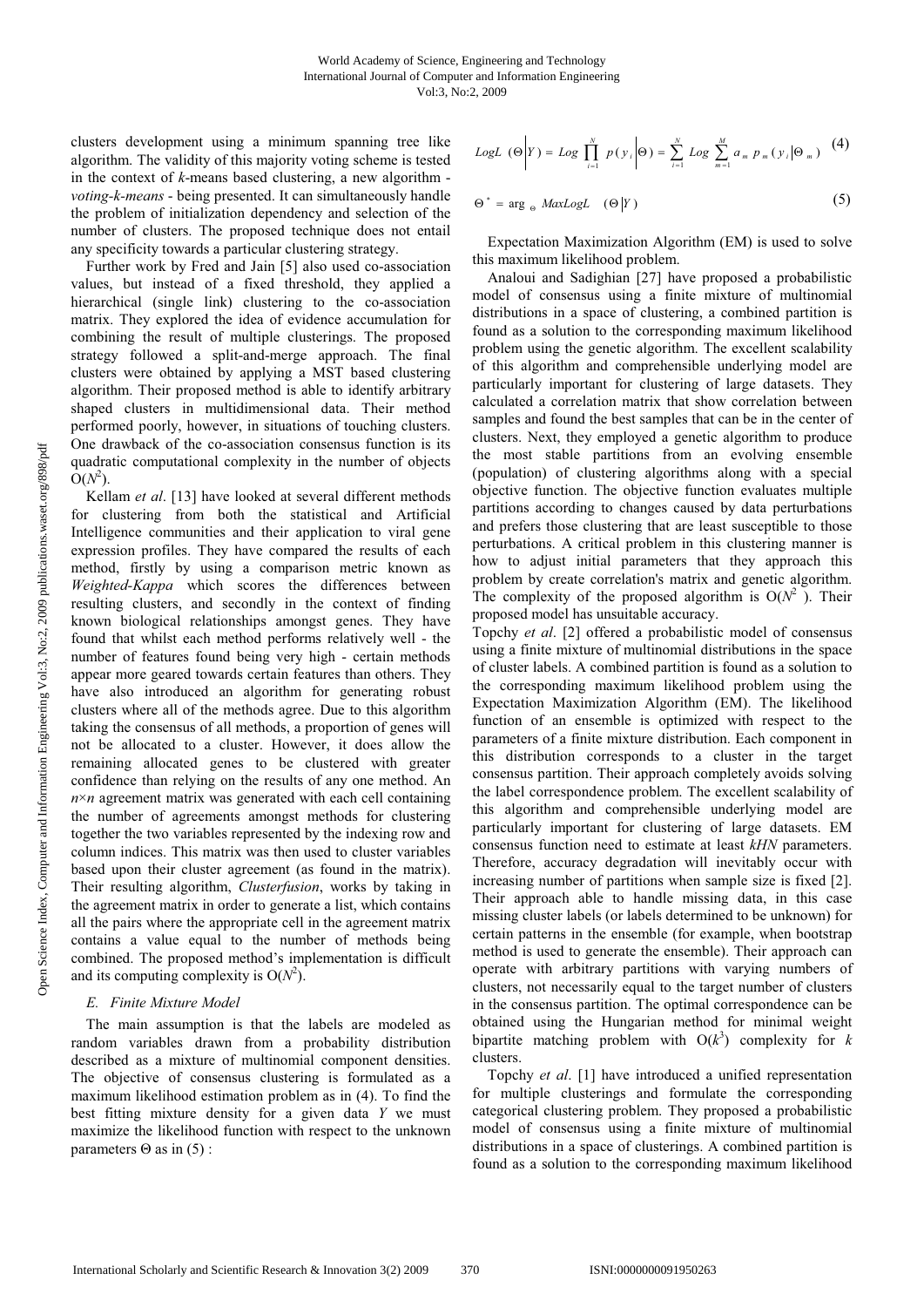## World Academy of Science, Engineering and Technology International Journal of Computer and Information Engineering Vol:3, No:2, 2009

Fischer & Buhman n [6], [16] 2003

Dudoit & Fridlyan • Extracting arbitrary shaped structures from • To need a very large number of clusterings to obtain a reliable result • High computational cost

• The increase in accuracy

 $O(k^3)$ 

 $O(k^3)$ 

• Automatic outlier

• Reduce variability in the partitioning results via

the data

detection • Avoiding the dependency on small fluctuation in the data • High stability

problem using the EM algorithm. They also have defined a new consensus function that is related to the classical intraclass variance criterion using the generalized mutual information definition (QMI) and reduced to the *k*-means clustering in the space of specially transformed cluster labels. Finally, they have demonstrated the efficacy of combining partitions generated by weak clustering algorithms that use data projections and random data splits. A simple explanatory model is offered for the behavior of combinations of such weak clustering components.

|                                                                                                                                                                                                                                                                             |                                                                                                                                                                                                                         |                                                                                                                                                           |                                      | d[3]                         | averaging                                                                                                                                                                            | observed with                                                                                                                |               |
|-----------------------------------------------------------------------------------------------------------------------------------------------------------------------------------------------------------------------------------------------------------------------------|-------------------------------------------------------------------------------------------------------------------------------------------------------------------------------------------------------------------------|-----------------------------------------------------------------------------------------------------------------------------------------------------------|--------------------------------------|------------------------------|--------------------------------------------------------------------------------------------------------------------------------------------------------------------------------------|------------------------------------------------------------------------------------------------------------------------------|---------------|
|                                                                                                                                                                                                                                                                             | VI. COMPARSION OF TECHNIQUES                                                                                                                                                                                            |                                                                                                                                                           |                                      | 2003                         | • Improving clustering<br>accuracy by using                                                                                                                                          | PAM is due to a<br>decrease in                                                                                               |               |
| In table I, we summarize some previous research works<br>related to different types of consensus functions. Next, we<br>compare them based on robustness, accuracy, simplicity and<br>computing complexity.<br><b>TABLE I</b><br>SUMMARIZED CLUSTERING ENSEMBLES TECHNIQUES |                                                                                                                                                                                                                         |                                                                                                                                                           |                                      |                              | bagging to cluster<br>analysis<br>• More robust to the<br>variable selection scheme<br>by bagged clustering<br>procedures                                                            | variability<br>achieved by<br>aggregating<br>multiple<br>clusterings<br>$\bullet$ High<br>computational<br>cost              |               |
| Authors                                                                                                                                                                                                                                                                     | Advantages                                                                                                                                                                                                              | Disadvantages                                                                                                                                             | Computing<br>Complexity              | Topchy<br>et al.             | • Using two different<br>weak clustering                                                                                                                                             | • Requiring a<br>few restart in                                                                                              | O(kNH)        |
| Karypis<br>& Kumar<br>[26]<br>1998                                                                                                                                                                                                                                          | • Coarsen the graph by<br>collapsing vertices and<br>edge<br>• Partition the coarsened<br>graph Refine the<br>partitions                                                                                                | • Comparing to<br>HBGF, low<br>robust clustering<br>performance of<br>METIS<br>$\bullet$ Low<br>computational                                             | O(kNH)                               | $[19]$<br>2003               | algorithms: clustering of<br>multidimensional data;<br>clustering by splitting the<br>data using a number of<br>random hyperplanes<br>• Low computational<br>cost                    | order to avoid<br>convergence to<br>low quality local<br>minima                                                              |               |
| Ng et al.<br>$[25]$<br>2002                                                                                                                                                                                                                                                 | • A popular multiway<br>spectral graph<br>partitioning algorithm<br>(SPEC) that seek to                                                                                                                                 | cost<br>$\bullet$ Comparing to<br>HBGF, low<br>robust clustering<br>performance of                                                                        | $O(N^3)$                             | Luo et<br>al. [20]<br>2006   | • Using a consensus<br>scheme via the genetic<br>algorithm<br>• Improving accuracy<br>and robustness                                                                                 | $\bullet$ High<br>computational<br>cost                                                                                      | $O(k^3)$      |
|                                                                                                                                                                                                                                                                             | optimize the normalized<br>cut criterion                                                                                                                                                                                | <b>SPEC</b><br>$\bullet$ High<br>computational<br>cost                                                                                                    |                                      | Azimi et<br>al. [21]<br>2007 | • Generating a new<br>feature space from initial<br>clustering outputs better<br>than pure or normalized                                                                             | • Difficult<br>implementation<br>• Unsuitable<br>accuracy                                                                    | $O(k!+kNIdd)$ |
| Strehl &<br>Gosh [8],<br>$\lceil 22 \rceil$<br>2002                                                                                                                                                                                                                         | • Knowledge reuse; to<br>influence a new cluster<br>based on different set of<br>features<br>• Control size of<br>partitions<br>• Low computational<br>cost of HGPA<br>• Improving the quality<br>and robustness of the | $\bullet$ High<br>computational<br>cost of CSPA,<br>MCLA<br>• The proposed<br>greedy approach<br>is slowest and<br>often is<br>intractable for<br>large n | $O(kN^2H)$<br>O(kNH)<br>$O(k^2NH^2)$ |                              | feature space<br>• Using a modification<br>of k-means for initial<br>clustering named<br>Intelligent $k$ -means<br>• Fast convergence<br>• Low computational<br>cost                 |                                                                                                                              |               |
|                                                                                                                                                                                                                                                                             | solution<br>• Allowing one to add a<br>stage that selects the best<br>consensus function<br>without any supervisory<br>information by objective<br>function                                                             |                                                                                                                                                           |                                      | Fred $[4]$<br>2001           | • Using a minimum<br>spanning tree for<br>consistent clusters<br>development<br>• Handling the problem<br>of initialization<br>dependency and selection<br>of the number of clusters | $\bullet$ Not<br>corresponding to<br>known number of<br>classes with<br>number of<br>concluded<br>clusters<br>$\bullet$ High | $O(N^2)$      |
| Fern &<br><b>Brodley</b><br>$[24]$<br>2004                                                                                                                                                                                                                                  | • Low computational<br>cost<br>• High robust clustering<br>performance against<br>instance based and cluster<br>based approaches<br>• Comparing to IBGF<br>and CBGF, the reduction<br>of HBGF is lossless               | • Retaining all<br>of the<br>information of an<br>ensemble<br>• Difficult<br>implementation                                                               | O(kN)                                |                              | by voting-k-means<br>algorithm<br>• Not entail any<br>specificity toward a<br>particular clustering<br>strategy by the proposed<br>technique                                         | computational<br>cost<br>• Fixed<br>threshold                                                                                |               |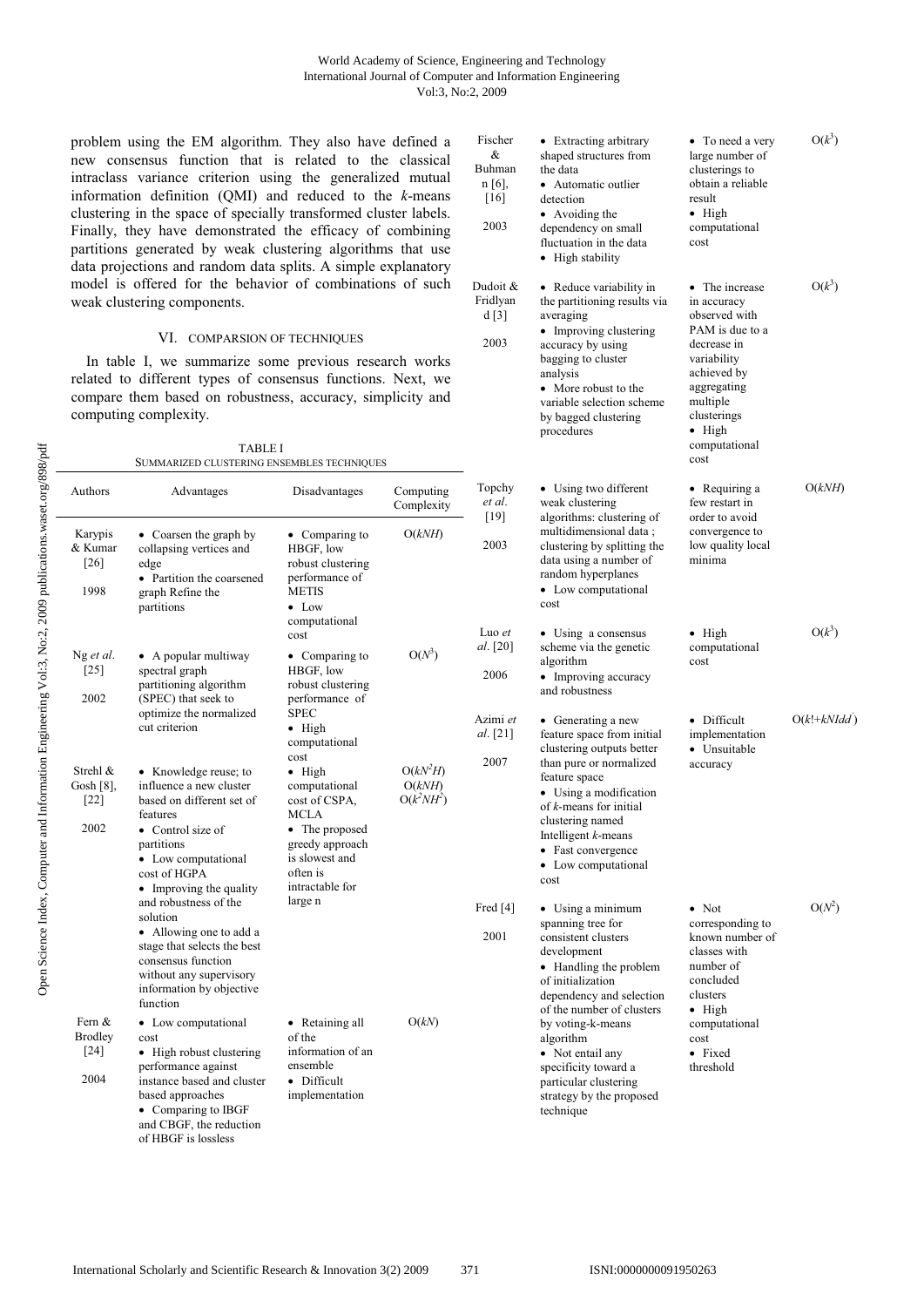| Kellam<br>et al.<br>$[13]$<br>2001         | • Using a comparison<br>metric known as<br>weighted-kappa and<br>finding known biological<br>relationships amongst<br>gene<br>• Generating robust<br>clusters                                                                                                                                                                                                                                                                                                                       | • Difficult<br>implementation<br>$\bullet$ High<br>computational<br>cost                                                | $O(N^2)$           |
|--------------------------------------------|-------------------------------------------------------------------------------------------------------------------------------------------------------------------------------------------------------------------------------------------------------------------------------------------------------------------------------------------------------------------------------------------------------------------------------------------------------------------------------------|-------------------------------------------------------------------------------------------------------------------------|--------------------|
| Fred &<br>Gain [5]<br>2002                 | Applying a Minimum<br>٠<br>spanning tree (MST)<br>based clustering<br>algorithm on co-<br>association matrix based<br>on a voting mechanism<br>• The ability of the<br>proposed method to<br>identify arbitrary shaped<br>clusters in<br>multidimensional data                                                                                                                                                                                                                      | $\bullet$ High<br>computational<br>cost<br>• Poorly<br>performing of<br>method in<br>situations of<br>touching clusters | $O(N^2)$           |
| Topchy<br>et al.<br>[23]<br>2004           | • Using a finite mixture<br>of multinomial<br>distributions in the space<br>of cluster labels<br>• The excellent<br>scalability of algorithm<br>• Comprehensible<br>underlying model<br>• Completely avoiding<br>from to solve the label<br>correspondence problem<br>• The ability to handle<br>missing data in this case<br>missing cluster labels for<br>certain patterns in the<br>ensembles<br>• Operating with<br>arbitrary partitions with<br>varying numbers of<br>clusters | • High<br>computational<br>cost for minimal<br>weight bipartite<br>matching<br>problem                                  | $O(k^3)$<br>O(kNH) |
| Analoui<br>&<br>Sadeghia<br>n [27]<br>2006 | • Using the genetic<br>algorithm for producing<br>the most stable partitions<br>• Using a correlation<br>matrix for finding the best<br>samples<br>• The excellent<br>scalability of the<br>proposed genetic<br>algorithm<br>• Comprehensible model<br>for clustering of large<br>datasets<br>Selecting of clusters<br>٠<br>with at least perturbation<br>from multiple partitions<br>by objective function                                                                         | $\bullet$ High<br>computational<br>cost<br>• Unsuitable<br>accuracy                                                     | $O(N^2)$           |

Table I presents the advantages and disadvantages of the previous related research works in clustering ensembles techniques. We investigate their abilities and compare them based on robustness, simplicity, comprehensibility and scalability.

Many proposed algorithms in the previous research works are which based on Hypergraph Partitioning technique contain high robustness, however several algorithms such as METIS, SPEC are compared to HBGF have lower robustness. In the proposed algorithms, researchers confront some difficulties in implementing are their algorithms due to lacking of simplicity in the algorithm. In addition, their proposed approaches often require more time to process the algorithm, and their proposed approaches are often intractable. In this technique, the proposed algorithms contain comparatively low computing complexity. Minimum computing complexity can be found in the algorithm proposed by Fern & Brodley, O(*kN*), and maximum computing complexity can be found in this algorithm proposed by Ng *et al.*,  $O(N^3)$ .

Many of the proposed algorithms in the previous research works are which based on Voting Approach contains high robustness and high stability. In this technique, the implementation of the proposed algorithms is simpler than other techniques. However, the proposed algorithms contain high computing complexity,  $O(k^3)$ .

Many of the proposed algorithms in the previous research works are which based on Mutual Information technique achieved while comparatively high robustness. Minimum computing complexity achieved the proposed algorithm by Topchy *et al*., O(*kHN*), and maximum computing complexity achieved the proposed algorithm by Luo *et al.*,  $O(k^3)$ .

Many of the proposed algorithms in the previous research works are which based on Co-association based functions technique produced high robust clusters and generally they achieved comparatively high robustness. Implementation of many proposed algorithms in this technique is difficult and complicated, in the other hand; the simplicity in the proposed algorithms is not obvious. Nevertheless some of these algorithms emerged fast convergence. Many of the proposed algorithms have high computing complexity,  $O(N^2)$ .

Many of the proposed models in the previous research works are which based on Finite Mixture Model technique are comprehensible models and their proposed algorithms have comparatively high scalability. Computing complexity in many of the proposed algorithms is high and the maximum computing complexity is  $O(k^3)$ .

In these research works, the experiments were performed on the datasets from the UCI benchmark repository, including: "Iris", "Wine", "Soybean", "Galaxy", "Thyroid", "Biochem", "Pending", "Yahoo", "Glass", "Isolet6" and some the real world dataset, including: "08X" and some the artificial datasets, including: "3-circle", "Smile", "Half-rings", "2- Spirals", "2D2k", "8D5k", "EOS", "HRCT", "MODIS" [2], [4], [5], [8], [18], [19], [20], [21], [24], [27].

In table II, we show the experiments performed by pervious algorithms and compare their mean error rate (%) of clustering accuracy. In table 2, the mean error rate of some different consensus functions are reported: Co-association function and Average Link (CAL), Co-association function and *K*-means (CK), Hypergraph Partitioning Algorithm (HGPA), Cluster based Similarity Partitioning Algorithm (CSPA), Meta Clustering Algorithm (MCLA), Expectation Maximization Algorithm (EM) and Mutual Information (MI).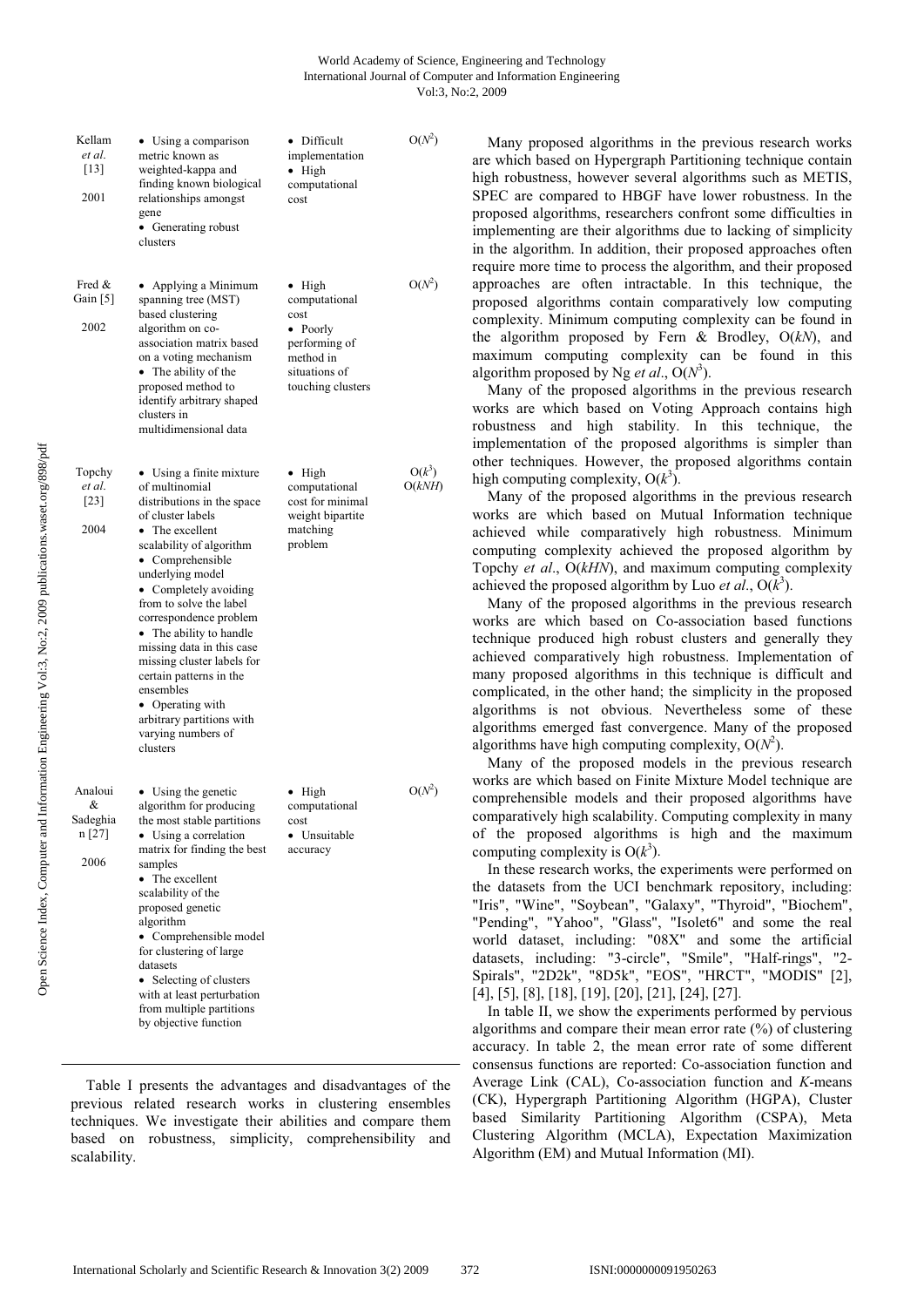## World Academy of Science, Engineering and Technology International Journal of Computer and Information Engineering Vol:3, No:2, 2009

|                           |                 | <b>TABLE II</b>                                                               |                                      | Topchy et                                                                                                                | Galaxy                | 21.1%                                                                                                                      | Mixture Model                     |  |
|---------------------------|-----------------|-------------------------------------------------------------------------------|--------------------------------------|--------------------------------------------------------------------------------------------------------------------------|-----------------------|----------------------------------------------------------------------------------------------------------------------------|-----------------------------------|--|
|                           |                 | COMPARSION OF ACCURACY IN DIFFERENT CLUSTERING ENSEMBLES<br><b>TECHNIQUES</b> |                                      | al. [23]                                                                                                                 | Biochem               | by $k$ -means algorithm<br>47.4%                                                                                           | Mixture Model                     |  |
| Authors                   | Dataset         | Error rate of Clustering                                                      | Description                          | 2004                                                                                                                     | Half-rings            | by $k$ -means algorithm<br>25.6%                                                                                           | Mixture Model                     |  |
| Strehl &                  | 2D2k            | 0.68864                                                                       | Feature                              |                                                                                                                          |                       | by $k$ -means algorithm                                                                                                    |                                   |  |
| Gosh $[8]$ ,<br>$[22]$    | 8D5k<br>Pending | 0.98913<br>0.63918                                                            | Distributed<br>Clustering (FDC)      |                                                                                                                          | 2-Spirals             | 43.5%<br>by $k$ -means algorithm                                                                                           | Mixture Model                     |  |
|                           | Yahoo           | 0.41008                                                                       | results                              |                                                                                                                          | Iris                  | 15.1%                                                                                                                      | Mixture Model                     |  |
| 2002                      |                 |                                                                               |                                      | Topchy et                                                                                                                | Galaxy                | by $k$ -means algorithm<br>14.43%                                                                                          | For EM Algorithm                  |  |
| Fern &<br><b>Brodley</b>  | EOS             | 0.263, 0.264<br>0.263, 0.247                                                  | Random Sup<br>sample and             | al. [23]                                                                                                                 |                       | Average of error rates                                                                                                     |                                   |  |
| $[24]$                    |                 | 0.321, 0.342                                                                  | Random                               | 2004                                                                                                                     | Biochem               | 42.63%<br>Average of error rates                                                                                           | For EM Algorithm                  |  |
| 2004                      | Glass           | 0.398, 0.360<br>0.396, 0.378                                                  | Projection on :<br>IBGF,             |                                                                                                                          | Half-rings            | 27.73%<br>Average of error rates                                                                                           | For EM Algorithm                  |  |
|                           | <b>HRCT</b>     | 0.401, 0.393<br>0.312, 0.295                                                  | CBGF,<br>HBGF.                       |                                                                                                                          | 2-Spirals             | 43.2%<br>Average of error rates                                                                                            | For EM Algorithm                  |  |
|                           |                 | 0.279, 0.266<br>0.314, 0.289                                                  |                                      |                                                                                                                          | Iris                  | 10.92%                                                                                                                     | For EM Algorithm                  |  |
|                           | <b>ISOLAT6</b>  | 0.805, 0.792                                                                  |                                      |                                                                                                                          |                       | Average of error rates                                                                                                     |                                   |  |
|                           |                 | 0.834, 0.781<br>0.830, 0.793                                                  |                                      | Topchy et<br>al. [1]                                                                                                     | Biochem               | $42.63\%$ , $44.59\%$ ,<br>42.86%                                                                                          | EM, QMI,<br>MCLA                  |  |
| Fischer &                 | <b>BSDS100</b>  | Mean error for PBC                                                            | Path Based                           | 2005                                                                                                                     | Galaxy                | $14.43\%$ , 15.70%,                                                                                                        | EM, QMI,                          |  |
| Buhmann<br>$[6]$ , $[16]$ |                 | with agglomerative<br>$optimization =$                                        | clustering (PBC)<br>Method           |                                                                                                                          |                       | $50\%$ , 14.65%                                                                                                            | HGPA, MCLA                        |  |
| 2003                      |                 | 16.2% LCE;<br>22.4% GCE                                                       | Two error measure<br>for human       |                                                                                                                          | 2-Spirals             | 43.20%, 43.35%,                                                                                                            | EM, QMI,                          |  |
|                           |                 | The Bootstrap improve                                                         | segmentation:                        |                                                                                                                          |                       | $43.11\%$ , $46.15\%$ ,                                                                                                    | CSPA, HGPA,                       |  |
|                           |                 | the errors to $=$                                                             | LCE & GCE                            |                                                                                                                          |                       | 42.20%                                                                                                                     | MCLA                              |  |
|                           |                 | $12.4\%$ LCE;<br>17.0%GCE                                                     | (Local<br>Consistency Error          |                                                                                                                          | Half-rings            | $22.73\%$ , $34.9\%$ ,                                                                                                     | EM, QMI,                          |  |
|                           |                 |                                                                               | & General<br>Consistency Error)      |                                                                                                                          |                       | $26.52\%$ , $40.89\%$ ,<br>24.54%                                                                                          | CSPA, HGPA,<br>MCLA               |  |
| Dudoit &                  | Leukemia        | Improvements in                                                               | To quantify the                      |                                                                                                                          | Iris                  | $10.92\%$ , 12.99%,                                                                                                        | EM, QMI,                          |  |
| Fridlyand                 | Melnoma         | accuracy of at least 15%                                                      | improvement of                       |                                                                                                                          |                       | $9.38\%$ , 41.36%,                                                                                                         | CSPA, HGPA,                       |  |
| $[3]$                     |                 | for a majority of models<br>and up to 70% for                                 | bagging over a<br>single application |                                                                                                                          |                       | 11.06%                                                                                                                     | <b>MCLA</b>                       |  |
| 2003                      |                 | BagClus1 applied to<br>model 2                                                | of PAM                               | Analoui &<br>Sadighian                                                                                                   | Any<br>Dataset        | Initial Value Fitness =<br>0.021556                                                                                        | <b>Using Genetic</b><br>Algorithm |  |
| Topchy et                 | Iris            | 5.25%; by Hypergraph                                                          | Misassignment                        | $[27]$                                                                                                                   |                       |                                                                                                                            |                                   |  |
| al. [19]                  |                 | methods                                                                       | rate (error) of the<br>consensus     | 2006                                                                                                                     |                       | Highest Value Fitness =<br>0.04096                                                                                         |                                   |  |
| 2003                      | 2-Spirals       | $0\%$ ; by Single Link<br>Algorithm                                           | partition as a<br>measure of         |                                                                                                                          |                       |                                                                                                                            |                                   |  |
|                           |                 |                                                                               | performance of                       |                                                                                                                          |                       | As table II shows, important research works in clustering                                                                  |                                   |  |
|                           | Half-rings      | 5.25%; by Average<br>Link Algorithm                                           | clustering<br>combination            |                                                                                                                          |                       | ensembles techniques have empirical results on some different<br>real world and artificial datasets. Researchers encounter |                                   |  |
| Luo et al.<br>$[20]$      | Wine            | 0.3101, 0.3033,<br>0.3440, 0.3045                                             | Using different<br>generator         |                                                                                                                          |                       | accuracy problem. It's clear that many of the proposed                                                                     |                                   |  |
|                           | Iris            | 0.3533, 0.2133,                                                               | functions                            |                                                                                                                          |                       | algorithms achieved highest accuracy on "Iris" and "Wine"                                                                  |                                   |  |
| 2006                      | 3-Circles       | 0.2733, 0.2533<br>0.3405, 0.2753,                                             | including:<br>Gini, Entropy,         | datasets and also, many of the proposed algorithms achieved<br>lowest accuracy on "Biochem" and "2-Spirals" by Topchy et |                       |                                                                                                                            |                                   |  |
|                           |                 | 0.2719, 0.2853                                                                | Peak, Ge,                            |                                                                                                                          |                       | al. [1], [2], [19]. Generally, most of the clustering ensembles                                                            |                                   |  |
|                           | Smile           | 0.3872, 0.1730,<br>0.3421, 0.2444                                             | separately                           |                                                                                                                          |                       | techniques need to improve their accuracy.                                                                                 |                                   |  |
| Azimi et<br>al. [21]      | Thyroid         | $15.99\%$ , $48.89\%$ ,<br>39,03%                                             | Using function for<br>labeling:      |                                                                                                                          |                       | VII. CONCLUSION AND FUTURE WORKS                                                                                           |                                   |  |
|                           | Iris            | $6.89\%$ , $4.63\%$ ,                                                         | $f_3(w(i,j)) =$                      |                                                                                                                          |                       | Clustering ensembles have emerged as a prominent method                                                                    |                                   |  |
| 2007                      | Wine            | $6.09\%$<br>$10.62\%$ , $10.35\%$ ,                                           | $w(i,j) / \min w(i,j)$               | for                                                                                                                      | improving robustness, | stability and                                                                                                              | accuracy of                       |  |
|                           |                 | 9.01%                                                                         |                                      | unsupervised                                                                                                             | classification        | solutions.<br>So<br>contributions have been done to find consensus clustering.                                             | far.<br>many                      |  |
|                           | Soybean         | $5.97\%$ , $13.78\%$ ,<br>15.51%                                              |                                      |                                                                                                                          |                       | Firstly, we introduced clustering ensembles and research area                                                              |                                   |  |
| Fred [4]                  | Iris            | $0.67:2$ Clusters                                                             | Consistency                          |                                                                                                                          |                       | and showed different representation of multiple partitions.                                                                |                                   |  |
| 2001                      |                 | $0.75:3$ Clusters                                                             | indexes ranging                      |                                                                                                                          |                       | There are several challenges for clustering ensemble that one                                                              |                                   |  |
|                           |                 |                                                                               | TL.                                  |                                                                                                                          |                       | of the major problems in clustering ensembles is the consensus                                                             |                                   |  |

function. We summarized clustering combination approaches and focused on consensus function method including: Hypergraph partitioning, Voting approach, Mutual